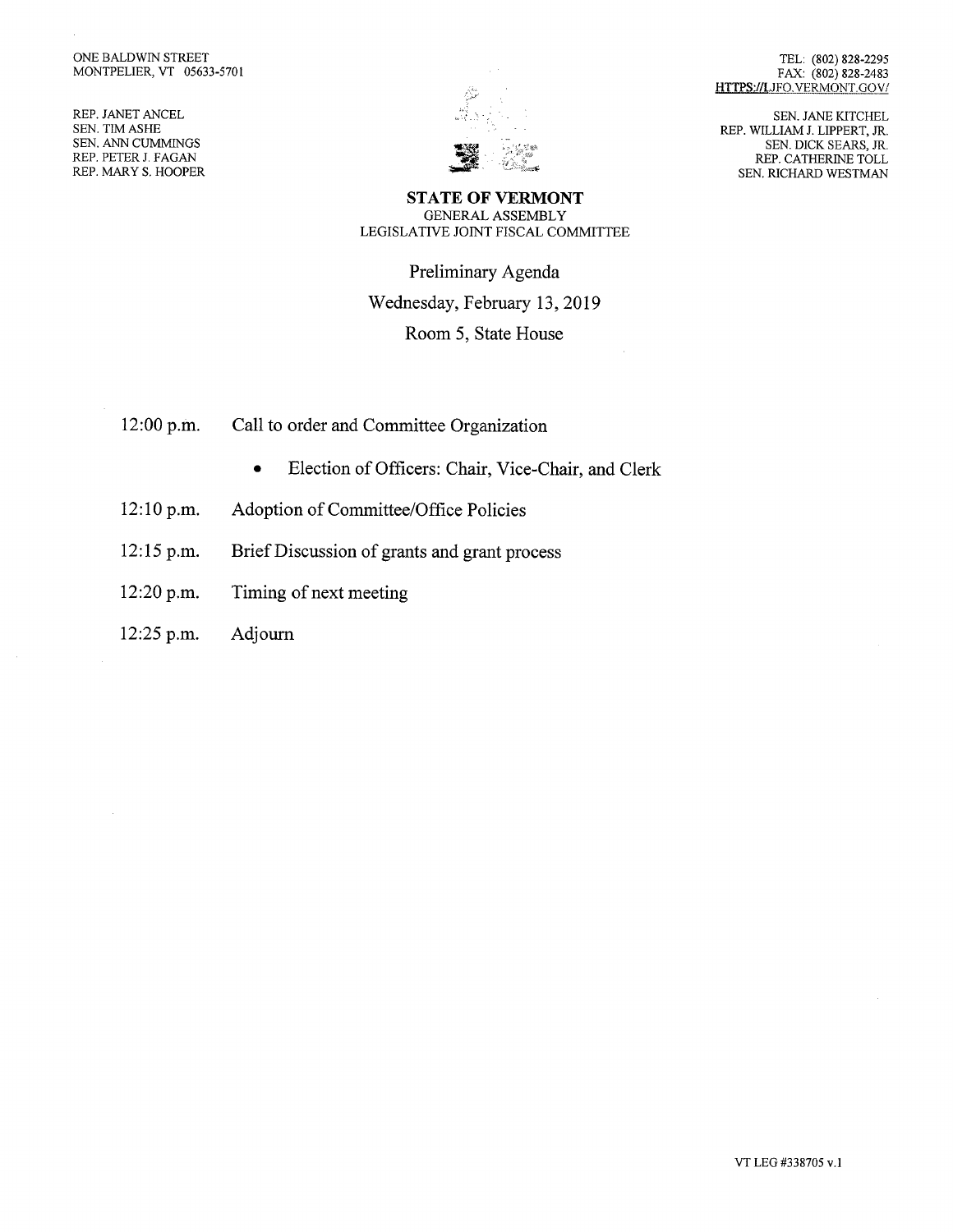#### ONE BALDWIN STREET MONTPELIER, VT 05633-5701

SEN. ANN CUMMINGS, CHAIR REP. CATHERINE TOLL, VICE-CHAIR P. PETER J. FAGAN, CLERK REP. JANET ANCEL SEN. TIM ASHE



TEL: (802) 828-2295 FAX: (802) 828-2483 www.leg.state.vt.us/jfo

REP. MARY S. HOOPER SEN. JANE KITCHEL REP. WILLIAM J. LIPPERT, JR. SEN. DICK SEARS, JR. SEN. RICHARD WESTMAN

#### GENERAL ASSEMBLY STATE OF VERMONT LEGISLATIVE JOINT FISCAL COMMITTEE

#### Wednesday, February 13, 2019

Minutes

# Room 5, State House

Members present: Representatives Ancel, Hooper, Fagan, Lippert, and Toll and Senators Ashe, Cummings, Kitchel, Sears, and Westman.

Other Attendees: Administration, Joint Fiscal Office staff, various lobbyists, and advocacy groups.

Stephen Klein, Chief Fiscal Officer, Joint Fiscal Office, convened the meeting at 12:05 p.m. and requested nominations for Chair. Representative Ancel nominated Senator Cummings as Chair, and Senator Westman seconded the nomination. No other nominations were produced, and Mr. Klein closed the nomination for a vote. The Committee voted unanimously in favor of Senator Cummings as Chair.

Senator Cummings, Chair, opened nominations for Vice-chair. Representative Ancel nominated Representative Catherine Toll as Vicechair, and Senator Hooper seconded the nomination. No other nominations were produced, and the Chair closed the nomination for a vote. The Committee voted unanimously in favor of Representative Toll as Vicechair.

The Chair opened nominations for Clerk. Representative Toll nominated Representative Fagan as Clerk, and Representative Hooper seconded the nomination. No other nominations were produced, and the Chair closed the nomination for a vote. The Committee voted unanimously in favor of Representative Fagan as Clerk.

Mr. Klein reviewed the Committee's rules and the Joint Fiscal Office's policies, explaining there had been no changes to the rules since revising grant language in 2017. Representative Ancel moved to adopt the Committee rules and Office policies as presented, and Senator Westman seconded the motion. The Committee approved the motion.

There was a discussion on grants and the grant process, specifically on the amount of time the Administration took for submission of grants. The Committee asked the JFO to write a memo to the Administration on the timing of grants.

The Committee adjourned at 12:45 p.m.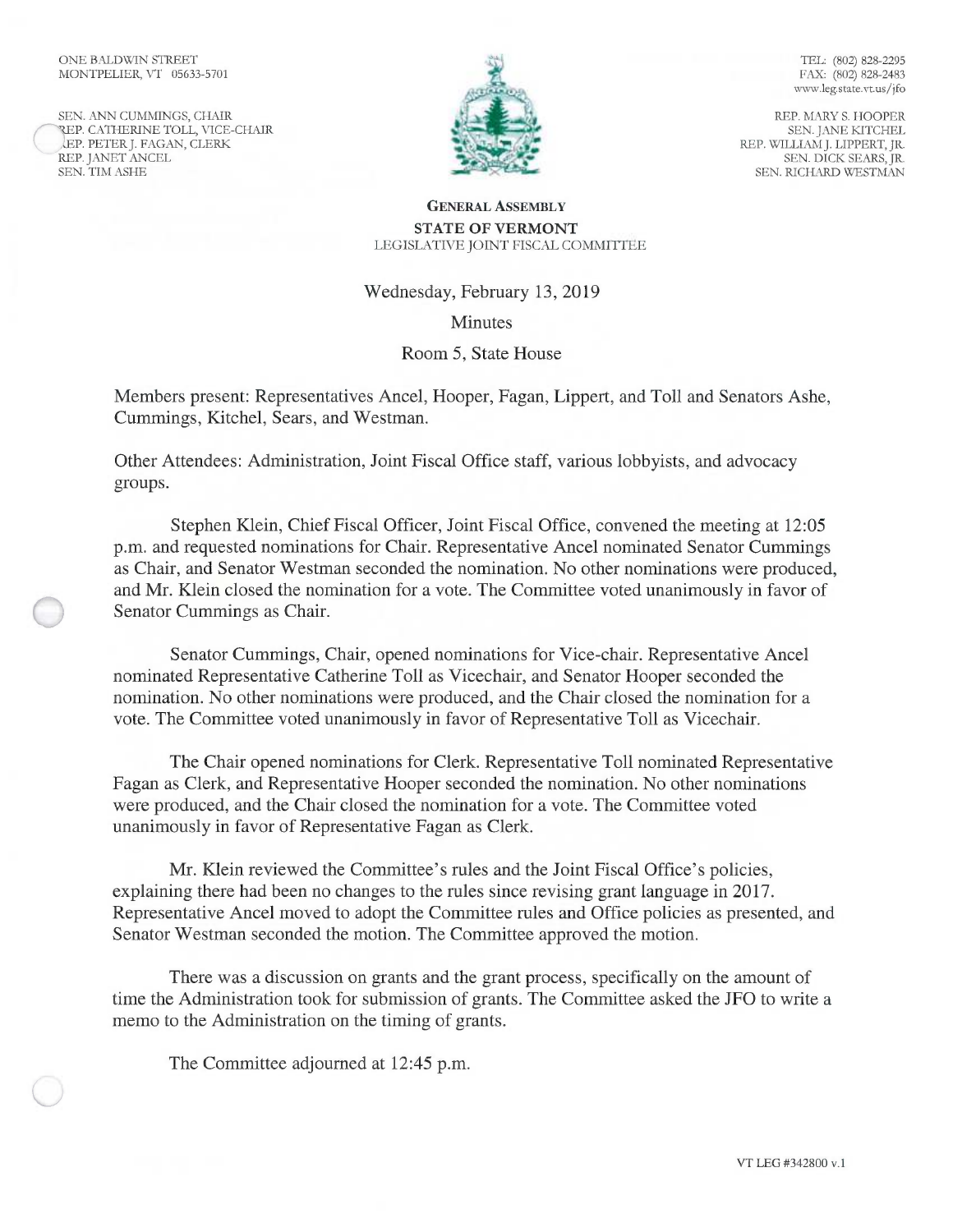Legislative Joint Fiscal Committee February 13, 2019 Page 2 of 2

 $\sim$ 

 $\cdot$ 

 $\mathcal{A}$ 

Respectfully Submitted, **40**  ر . **or-**

Legislative Joint Fisca Theresa Utton-J

 $\sim$   $\alpha$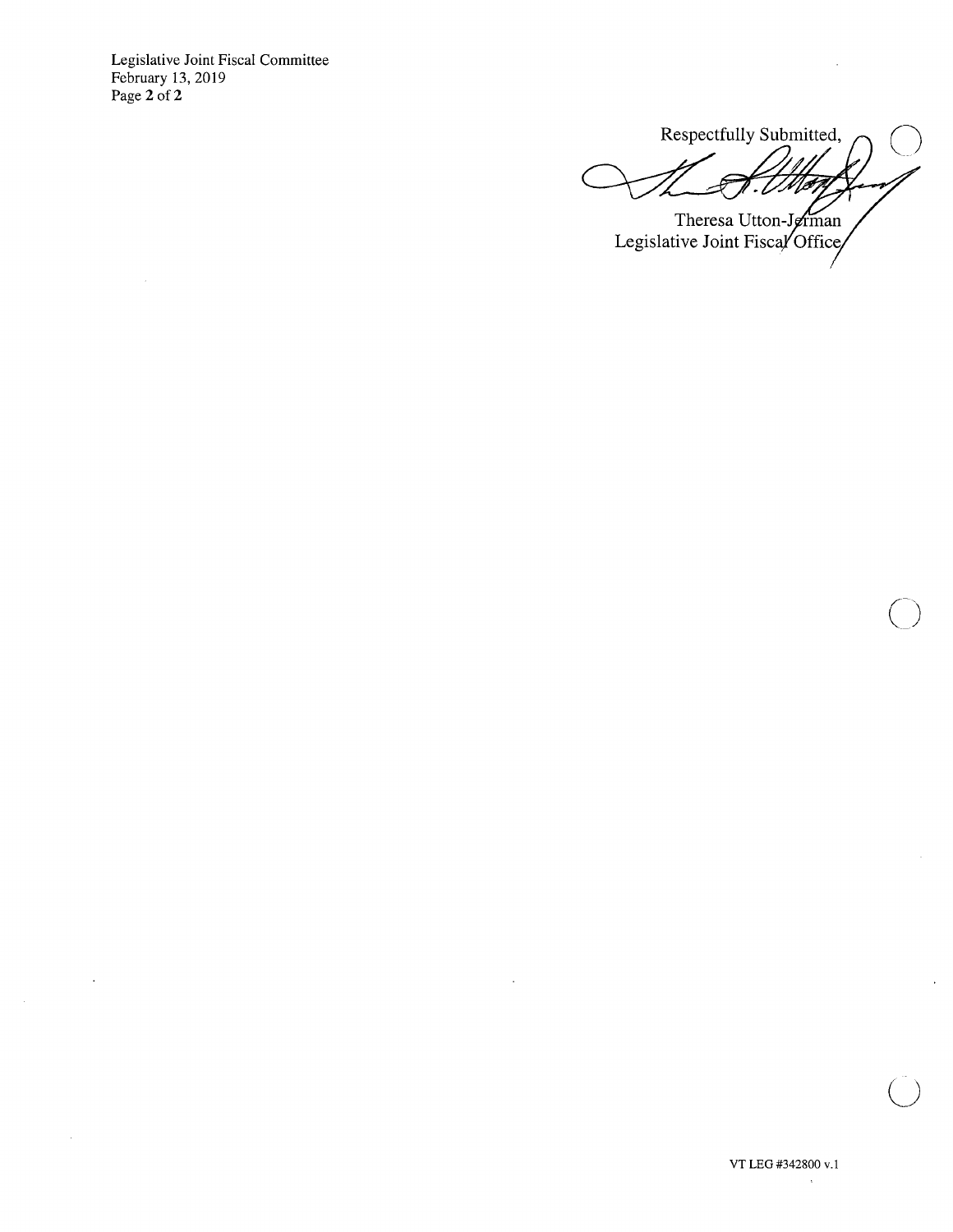# LEGISLATIVE JOINT FISCAL COMMITTEE AND OFFICE POLICIES

Adopted February 2019

[Statutes updated 2017]

VT LEG #338712 v.1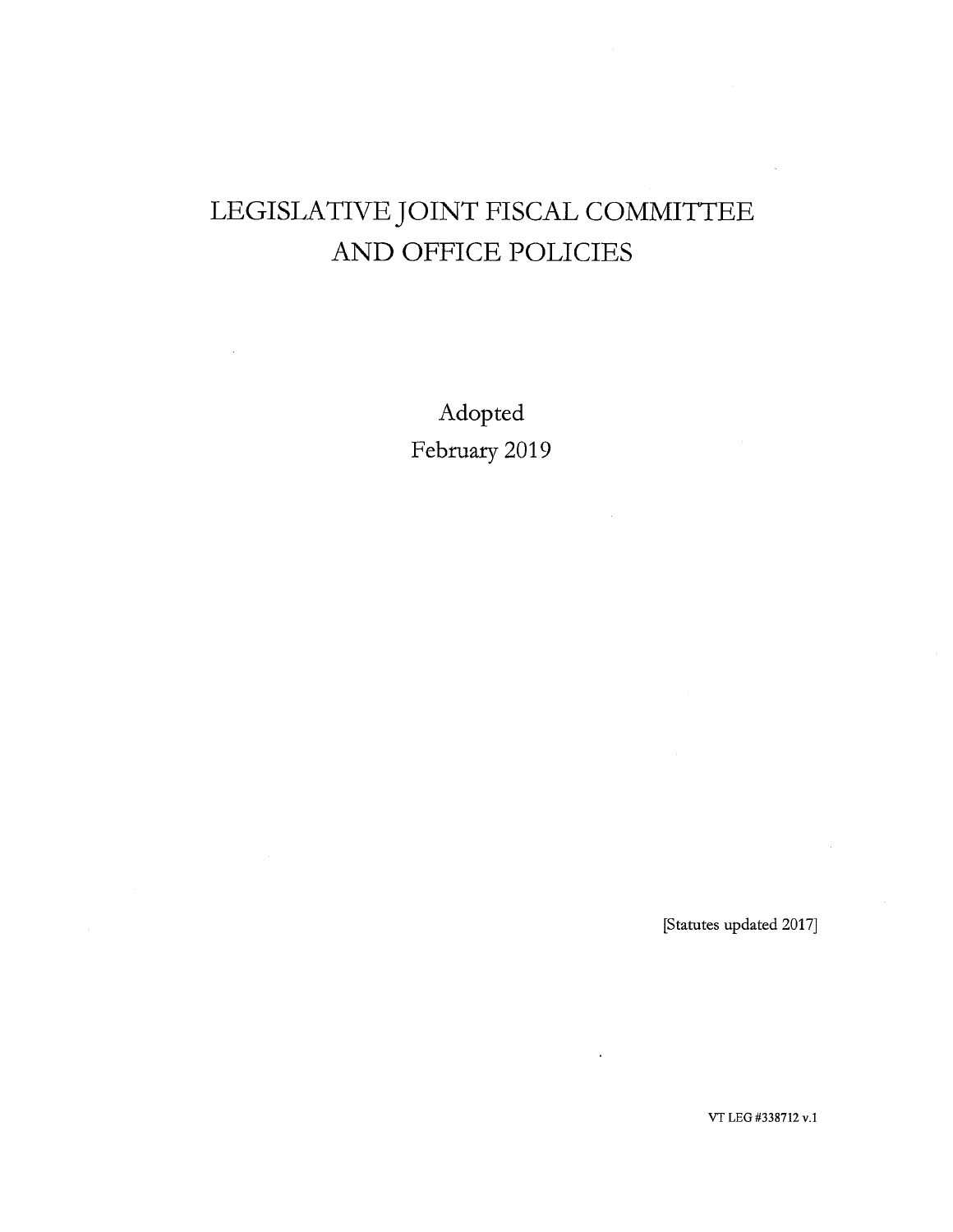# INDEX

# JOINT FISCAL COMMITTEE AND OFFICE POLICIES

January 2019]

# **Table of Contents**

| L. | Joint Fiscal Committee functions and external relations |                                                                               |  |
|----|---------------------------------------------------------|-------------------------------------------------------------------------------|--|
|    |                                                         |                                                                               |  |
|    |                                                         |                                                                               |  |
|    |                                                         |                                                                               |  |
|    |                                                         |                                                                               |  |
|    |                                                         |                                                                               |  |
|    |                                                         |                                                                               |  |
|    |                                                         |                                                                               |  |
|    |                                                         |                                                                               |  |
|    |                                                         | D. Procedures on grants, gifts and positions - 32 V.S.A. Chapter 1, Sec. 5 10 |  |
|    |                                                         | 1.                                                                            |  |
|    |                                                         |                                                                               |  |
|    |                                                         | E. Joint Fiscal Office and Legislative Council guidelines and policies 14     |  |
|    |                                                         | Guidelines relating to information requests from political candidates 14      |  |
|    |                                                         | Policy regarding partisan or political requests for assistance 15             |  |
|    | II. Internal – Joint Fiscal Office operations           |                                                                               |  |
|    |                                                         |                                                                               |  |
|    |                                                         |                                                                               |  |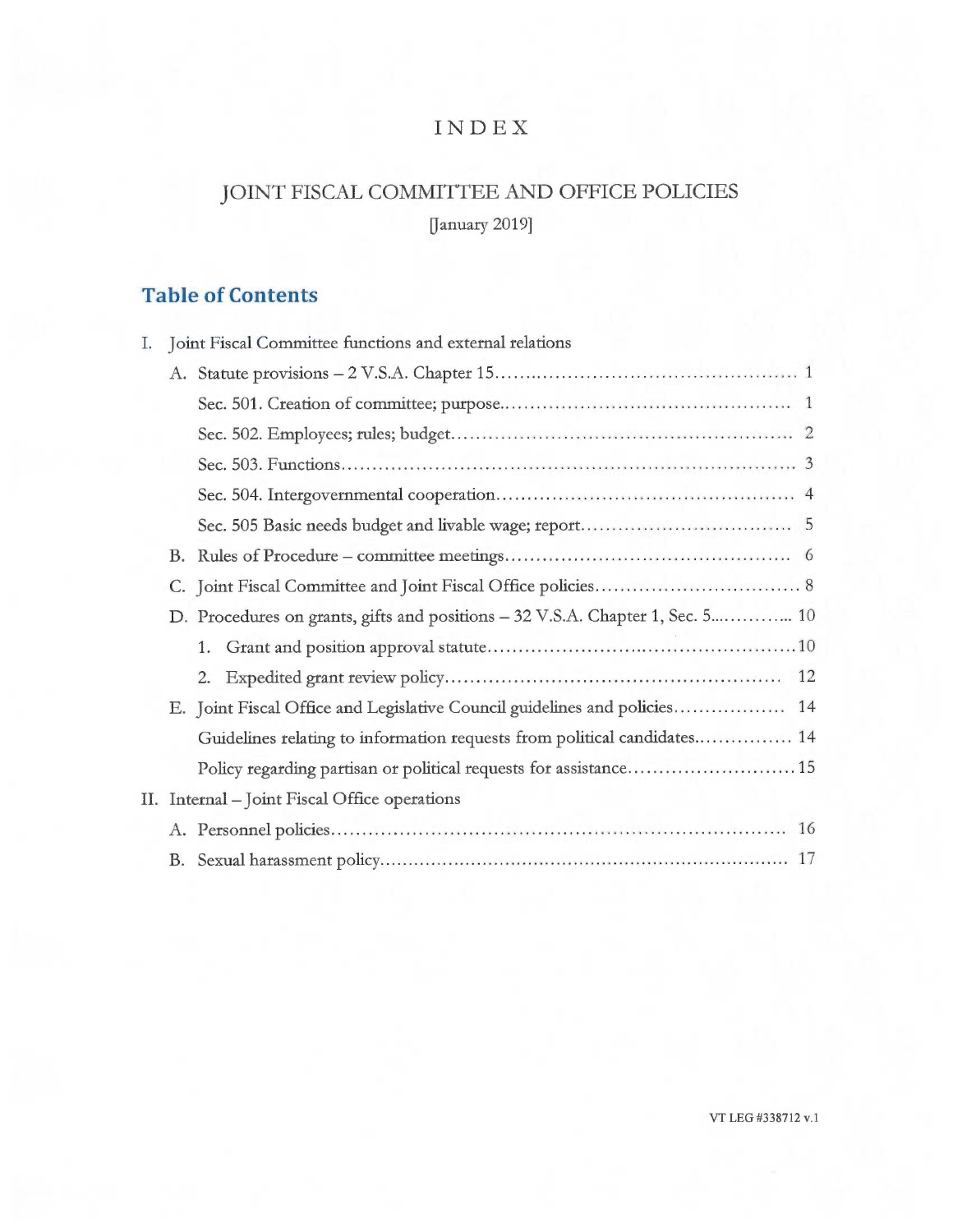# Title 2: Legislature

### *Chapter 15: Joint Fiscal Committee*

### § 501. Creation of committee; purpose

(a) There is created a joint fiscal committee whose membership shall be appointed at the beginning of each biennial session of the general assembly. The committee shall consist of five representatives and five senators as follows:

(1) The chair of the house committee on appropriations;

(2) The chair of the house committee on ways and means;

(3) The chair of the senate committee on appropriations;

(4) The chair of the senate committee on finance;

(5) Two members of the house, one from each major political party, appointed by the speaker of the house;

(6) Two members of the senate, one from each major political party, appointed by the committee on committees; and

(7) One member of the senate to be appointed by the committee on committees and one member of the house to be appointed by the speaker.

(b) The committee shall elect a chair, vice-chair and clerk and shall adopt rules of procedure. The committee may meet at any time at the call of the chair or a majority of the members of the committee. A majority of the membership shall constitute a quorum.

(c) For attendance it a meeting when the general assembly is not in session, members of the joint fiscal committee shall be entitled to the same per diem compensation and reimbursement for actual and necessary expenses as provided members of standing committees under 2 V.S.A. § 406. (Added 1973, No. 128 (Adj. Sess.), § 1, eff. Jan. 24, 1974; amended 1977, No. 247 (Adj. Sess.), § 202; 1983, No. 88, § 12, eff. July 3, 1983; 1997, No. 61, § 273.)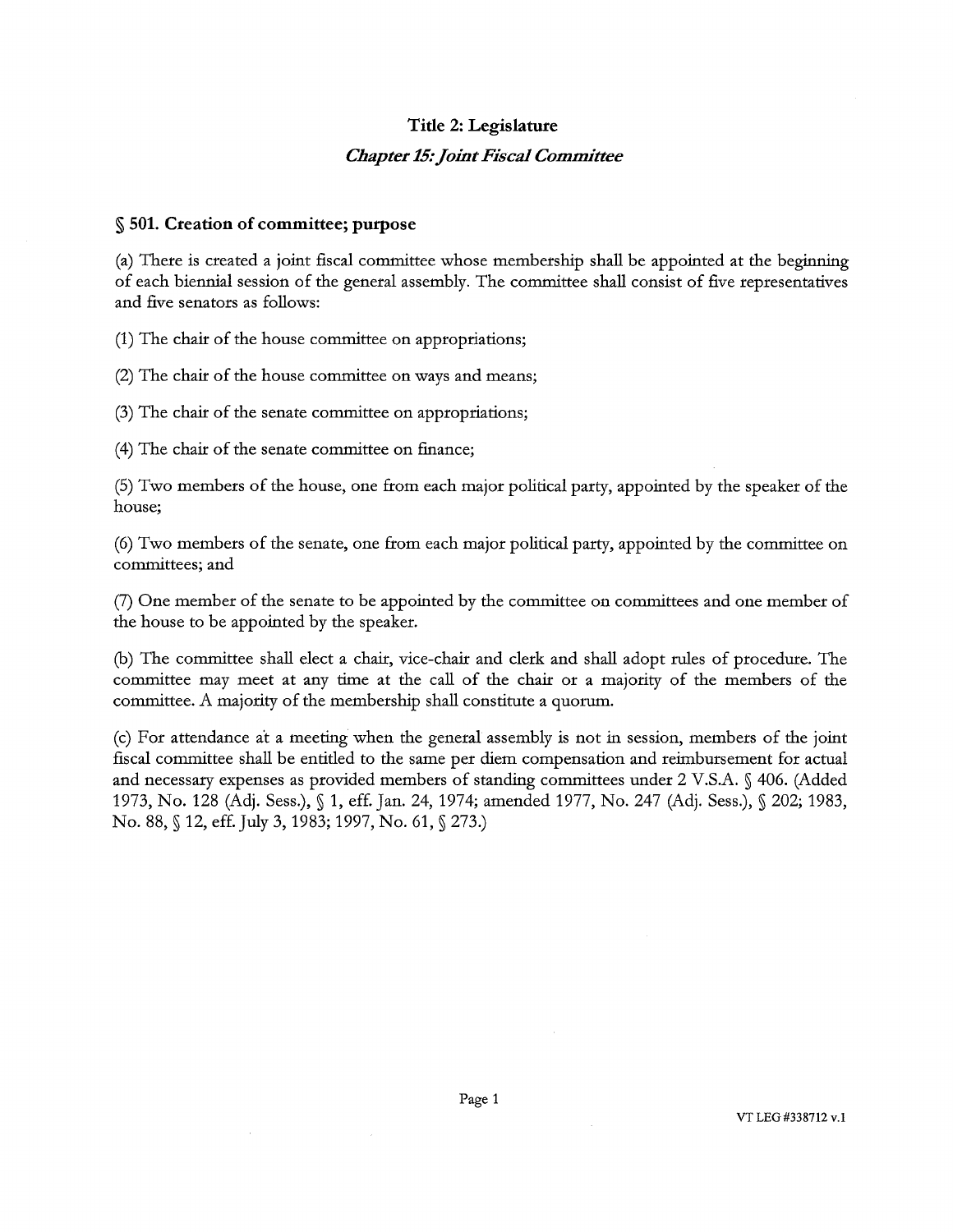#### Title 2: Legislature

#### *Chapter 15. joint Fiscal Committee*

#### § 502. Employees; rules; budget

(a) The joint fiscal committee shall meet immediately following the appointment of its membership to organize and conduct its business. The joint fiscal committee shall adopt rules for the operation of its personnel.

(b) The joint fiscal committee shall employ such professional and secretarial staff as are required to carry out its functions and fix their compensation.

(1) Chapter 13 of Title 3 shall not apply to employees of the joint fiscal committee unless this exception is partially or wholly waived by the joint fiscal committee.

(2) All requests for assistance, information, and advice and all information received in connection with fiscal research or related drafting shall be confidential unless the party requesting or giving the information designates in the request that it is not confidential. Documents, transcripts, and minutes of committee meetings, including written testimony submitted to a committee, fiscal notes and summaries which have been released or approved for printing or introduction, and material appearing in the journals or calendars of either house are official documents and shall not be confidential under this subsection.

(c) The joint fiscal committee shall prepare a budget. (Added 1973, No. 128 (Adj. Sess.), § 1, eff. Jan. 24, 1974; amended 2005, No. 215 (Adj. Sess.), § 292.)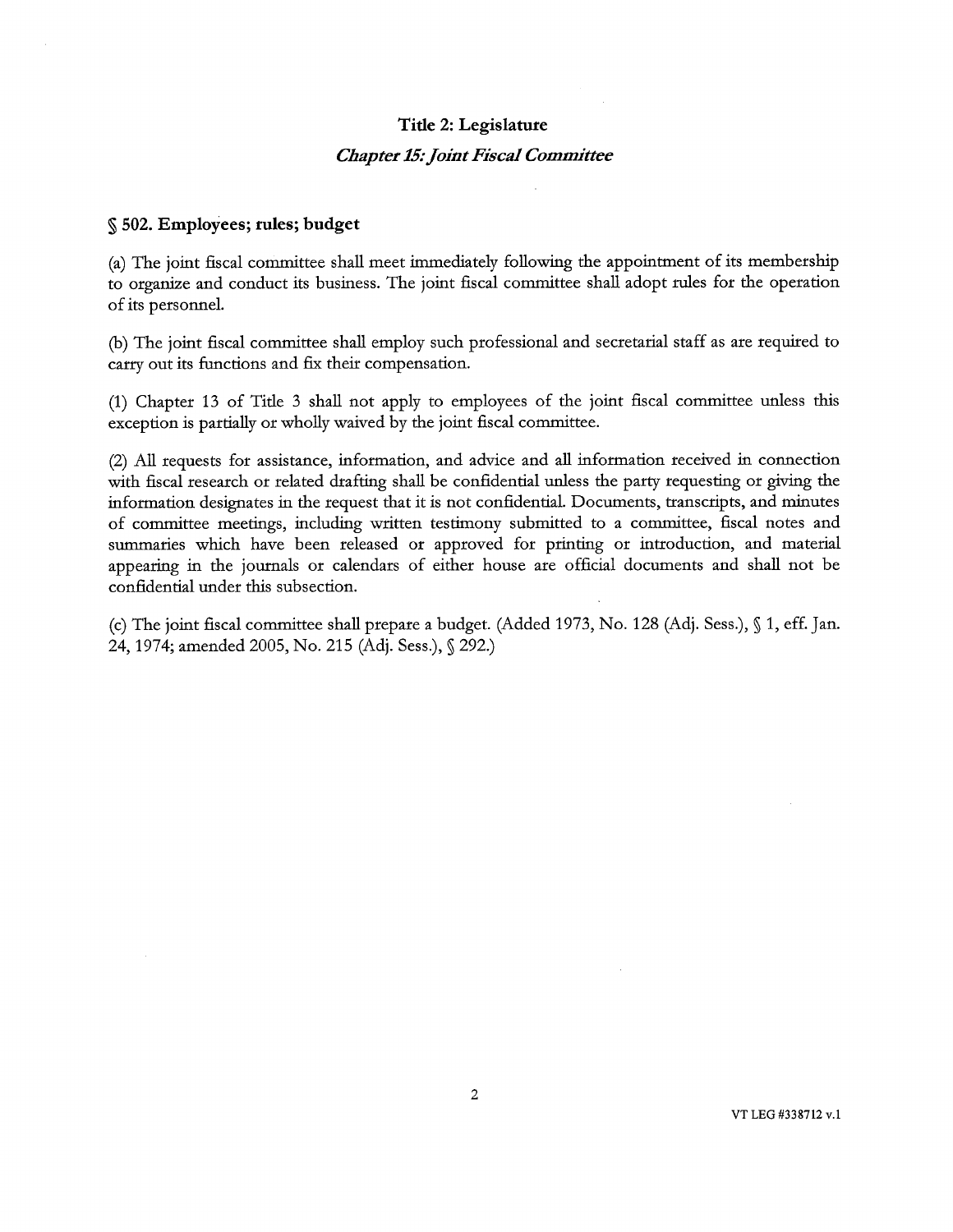# Title 2: Legislature *Chapter 15: Joint Fiscal Committee*

#### § 503. Functions

(a) The joint fiscal committee shall direct, supervise and coordinate the work of its staff and secretaries.

(b) The joint fiscal committee shall:

(1) Furnish research services and secretarial services of a fiscal nature to the committees on appropriations, the senate committee on finance, the house committee on ways and means, the committees on transportation and the joint fiscal committee;

(2) Carry on a continuing review of the fiscal operations of the state, including but not limited to revenues, budgeting and expenditures;

(3) Accept grants, gifts, loans, or any other thing of value, approved by the governor, under the provisions of 32 V.S.A.  $\S$  5, when the general assembly is not in session.

(4) Keep minutes of its meetings and maintain a file thereof. (Added 1973, No. 128 (Adj. Sess.), § 1, eff. Jan. 24, 1974; amended 1977, No. 247 (Adj. Sess.), § 187, eff. April 17, 1978; 1997, No. 144 (Adj. Sess.), § 17.)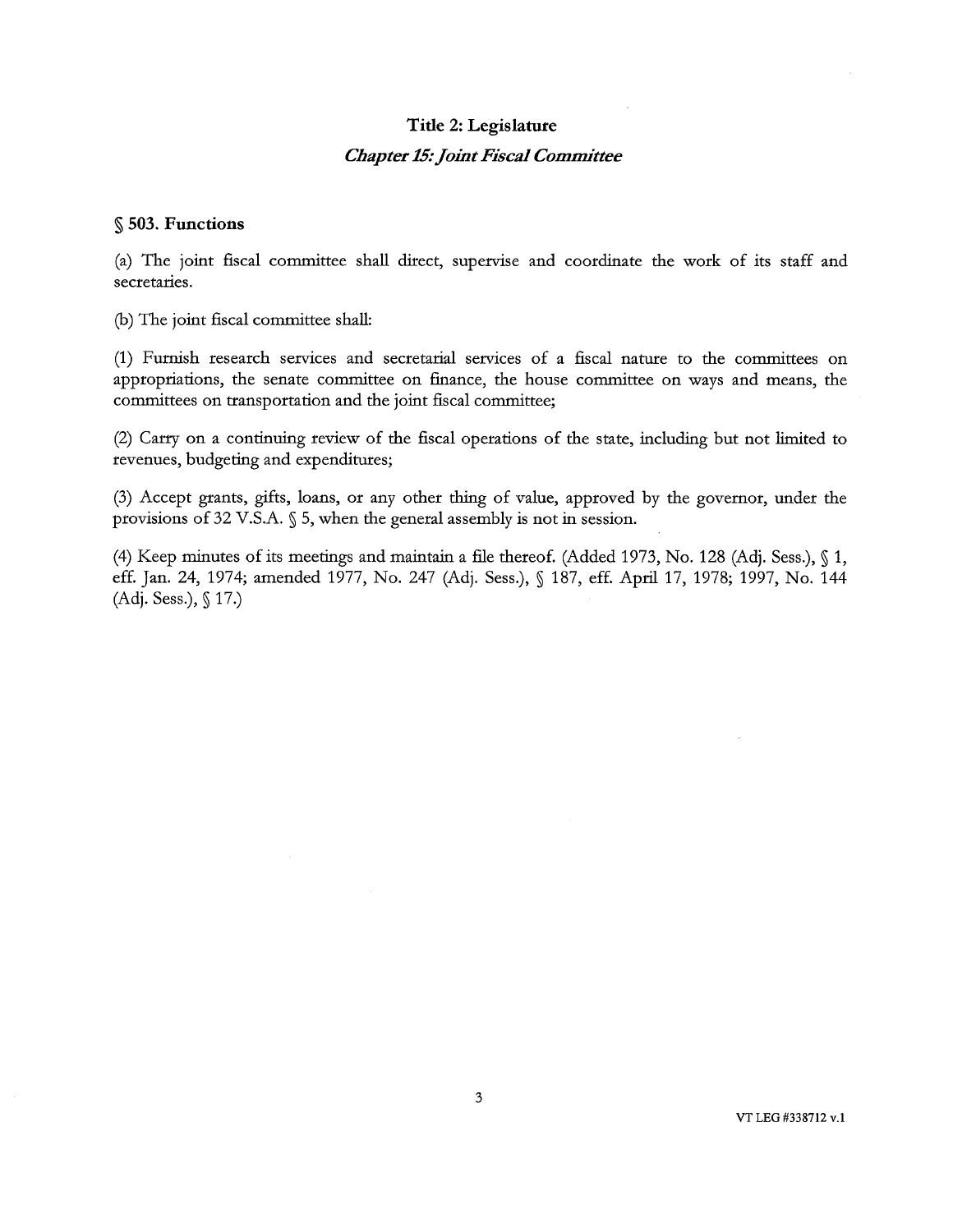# **Title 2: Legislature**  *Chapter 15: Joint Fiscal Committee*

### **§ 504. Intergovernmental cooperation**

For the purposes of carrying out its duties, the joint fiscal committee and its staff shall have access to and the right to copy any public record of all executive, administrative and judicial departments of the state, except income and franchise tax returns and other documents classified as confidential by law. (Added 1973, No. 128 (Adj. Sess.), § 1, eff. Jan. 24, 1974.)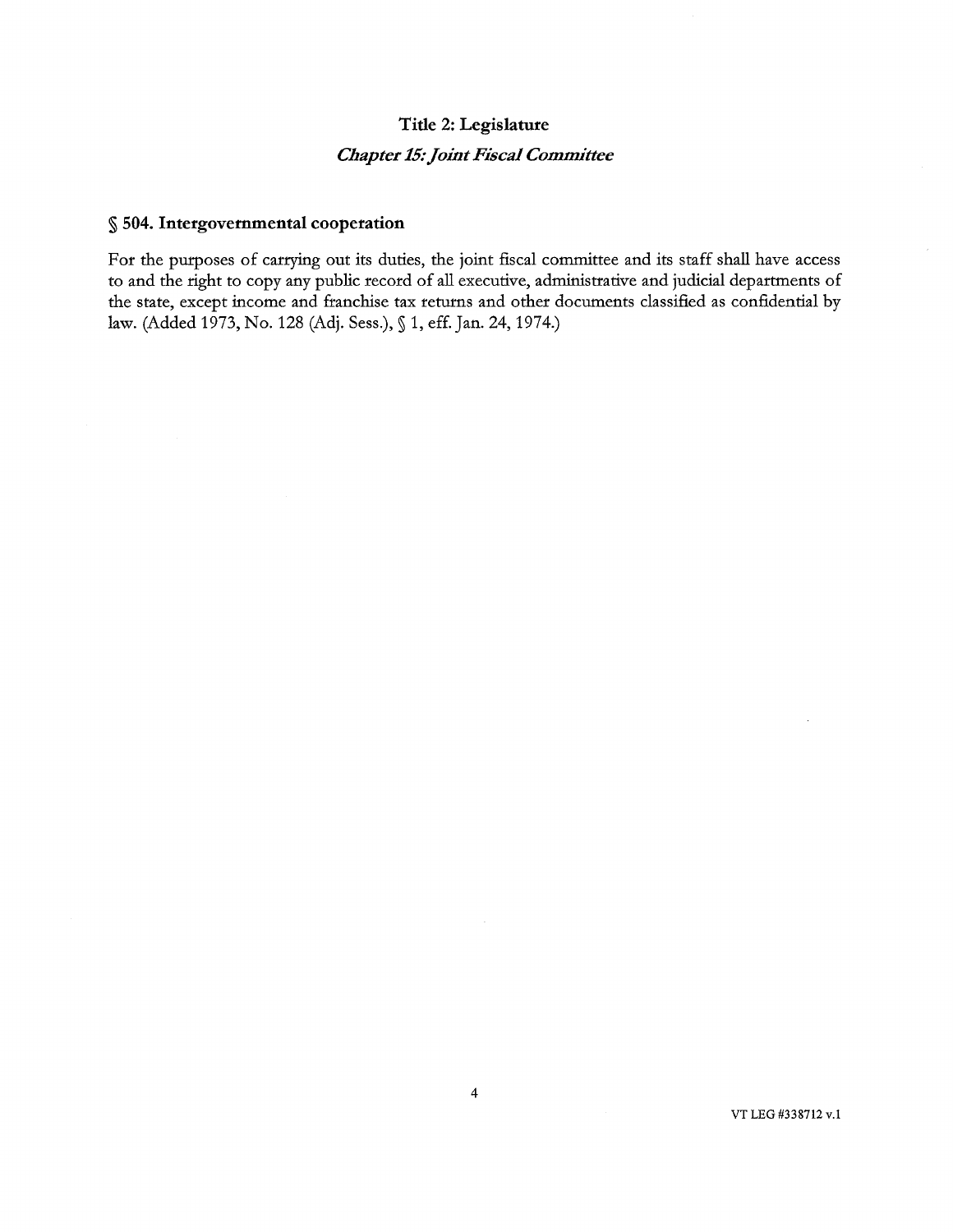### Title 2: Legislature

#### *Chapter 15: Joint Fiscal Committee*

#### 505. Basic needs budget and livable wage; report

(a) For the purposes of this section:

(1) "Basic needs" means the essentials needed to run a household, including food, housing, transportation, child care, utilities, health and dental care, taxes, rental and life insurance, personal expenses, and savings.

(2) "Basic needs budget" is the amount of money needed by a Vermont household to maintain a basic standard of living, calculated using current state and federal data sources for the costs of basic needs.

(3) "Livable wage" means the hourly wage required for a full-time worker to pay for one-half of the basic needs budget for a two-person household with no children and employer-assisted health insurance averaged for both urban and rural areas.

(b) On or before January 15 of each new legislative biennium, beginning in 2009, the joint fiscal office shall report the calculated basic needs budgets of various representative household configurations and the calculated livable wage for the previous year. This calculation may serve as an additional indicator of wage and other economic conditions in the state and shall not be considered official state guidance on wages or other forms of compensation.

(c) The methodology for calculating basic needs budgets shall be built on methodology described in the November 9, 1999 livable income study committee report, modified as appropriate by any statutory changes made by the general assembly and subsequent modifications adopted by the joint fiscal committee under subsection (d) of this section.

(d) The joint fiscal committee may adopt modifications to the methodology used to determine the basic needs budget calculations under subsection (c) of this section to account for public policy changes, data availability, or any other factors that have had an impact on any aspects of the methodology. Changes or revisions in methodology adopted by the committee shall be effective no later than November in the year preceding the release of the report. (Added 2005, No. 59,  $\%$  1; amended 2007, No. 202 (Adj. Sess.), § 1.)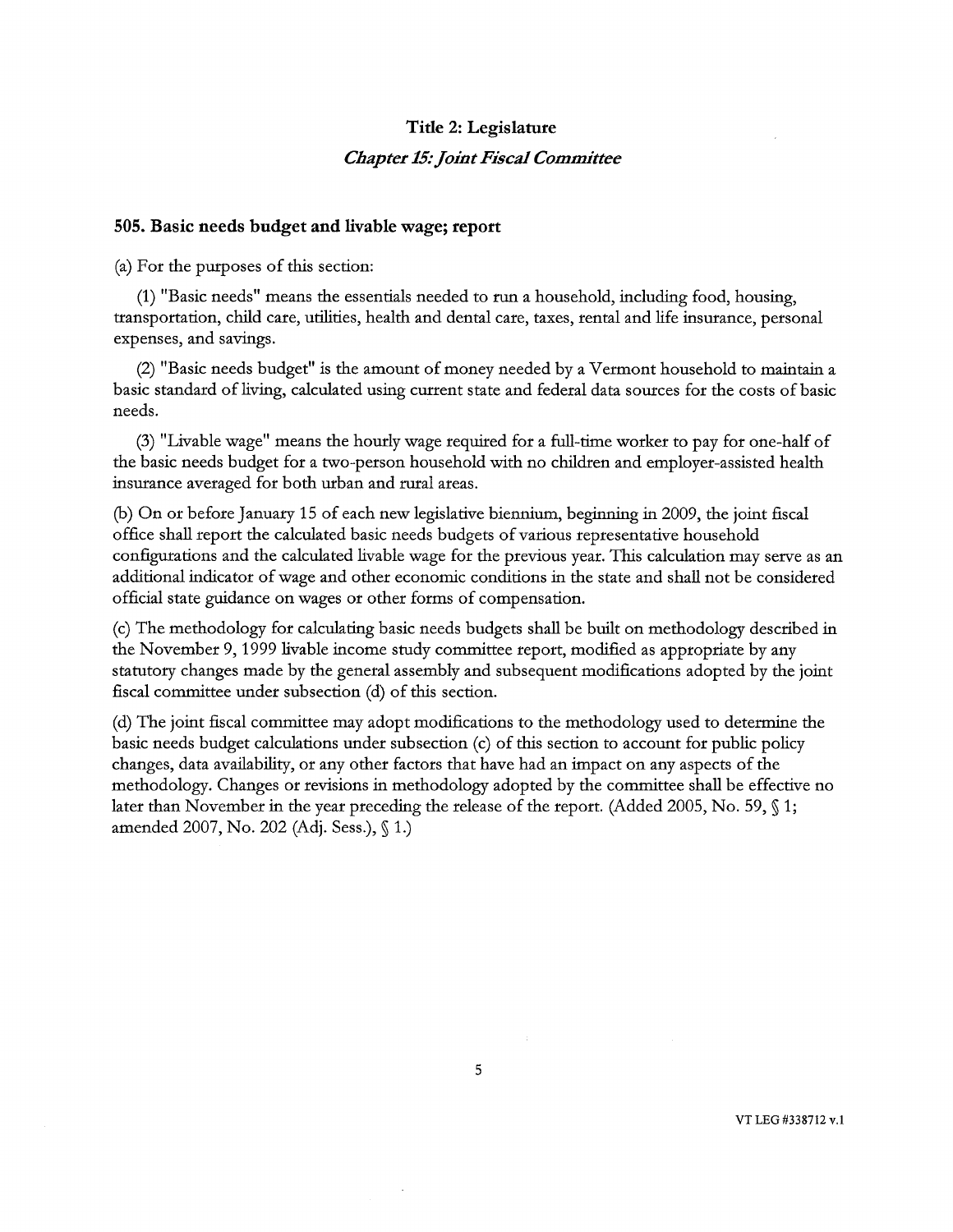# **RULES OF PROCEDURE COMMITTEE MEETINGS LEGISLATIVE JOINT FISCAL COMMITTEE [Revised 3/18/941**

**Motions and Voting —** Every motion shall be reduced to writing by the mover if the Chair or a member so requests. When a question is pending, no motion may be received except:

To adjourn To adjourn to a day certain To take a recess To lay on the table To postpone indefinitely To postpone to a day certain To amend To reconsider

which motions shall have precedence in the above order. No motion is in order when the Committee is engaged in voting. All members present, including the Chair, shall vote. Voting shall be by voice or roll call.

**Executive Session —** The Committee may go into executive session pursuant to the terms, conditions and procedure contained in Section XV of the Permanent Rules of the Vermont Senate.

**Reconsideration —** Action to reconsider on the same day of original vote shall be by threequarters vote; at subsequent meeting action shall be by majority vote. A motion to reconsider may be made only by a member who voted on the prevailing side of the question. When the decision of a question has been reconsidered, the matter shall not be reconsidered again. Nor when a motion to reconsider has been rejected may that question be reconsidered, or a like motion be in order again.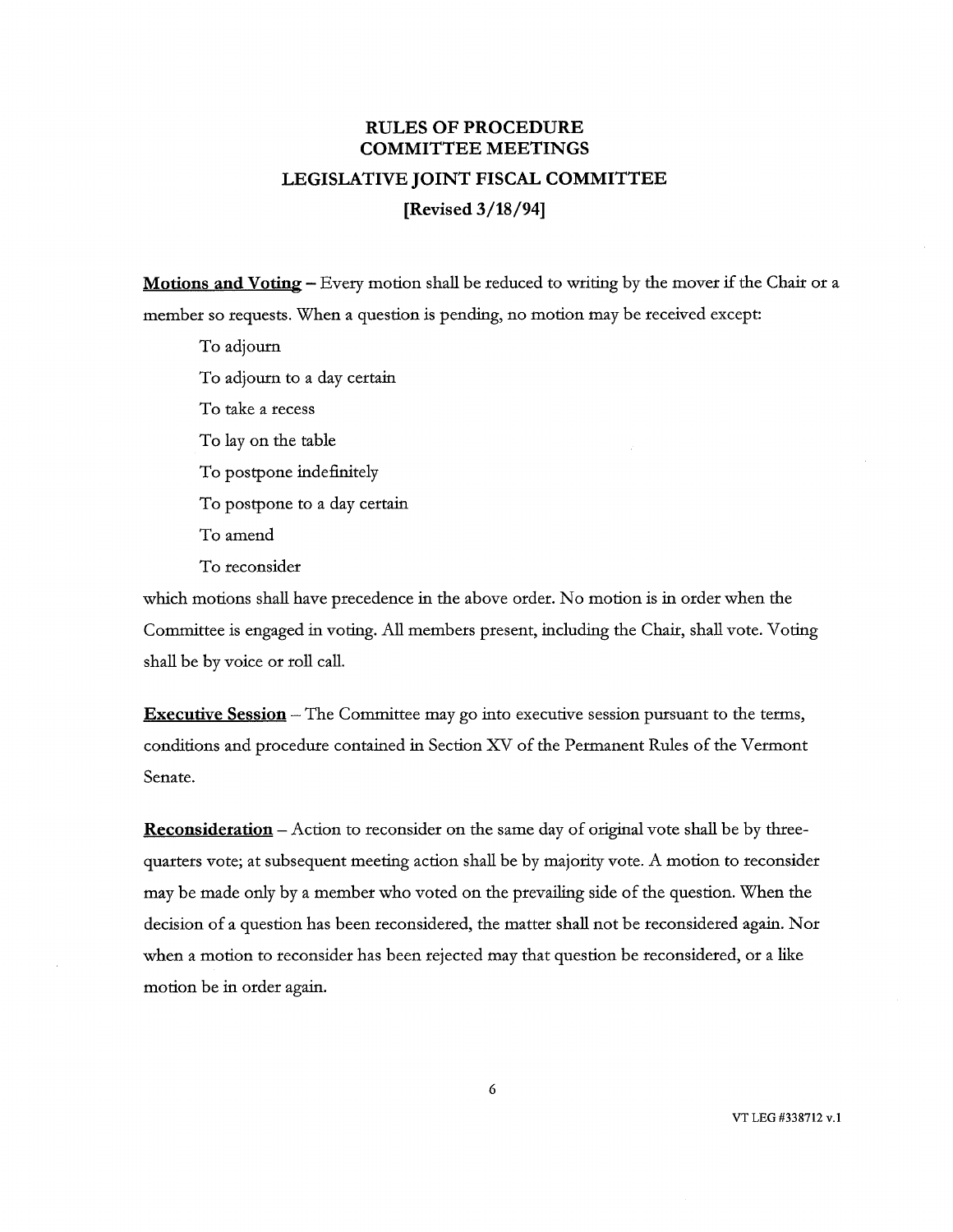**Subcommittees—** The Committee may authorize the appointment of subcommittees to investigate particular subjects. A member of the Committee shall be chair of each subcommittee and members thereon may include legislators who are not members of the Committee.

**Suspension** — The Committee's rules may be suspended by three-quarters vote.

**Right to Change Rules—** The Rules of Procedure of the Joint Fiscal Committee may be changed by a majority of the members present provided that the proposed rule change has been submitted in writing to each member of the Committee no less than fifteen days prior to a meeting of the Committee at which the rule change will be considered.

**Procedures Not Covered—** In the case of any procedure or business not otherwise addressed by these Rules, the Joint Fiscal Committee shall be guided generally by *Mason's Manual of Legislative Procedure* (latest edition) and specifically by Chapters 54 through 63, inclusive, concerning the conduct of committees.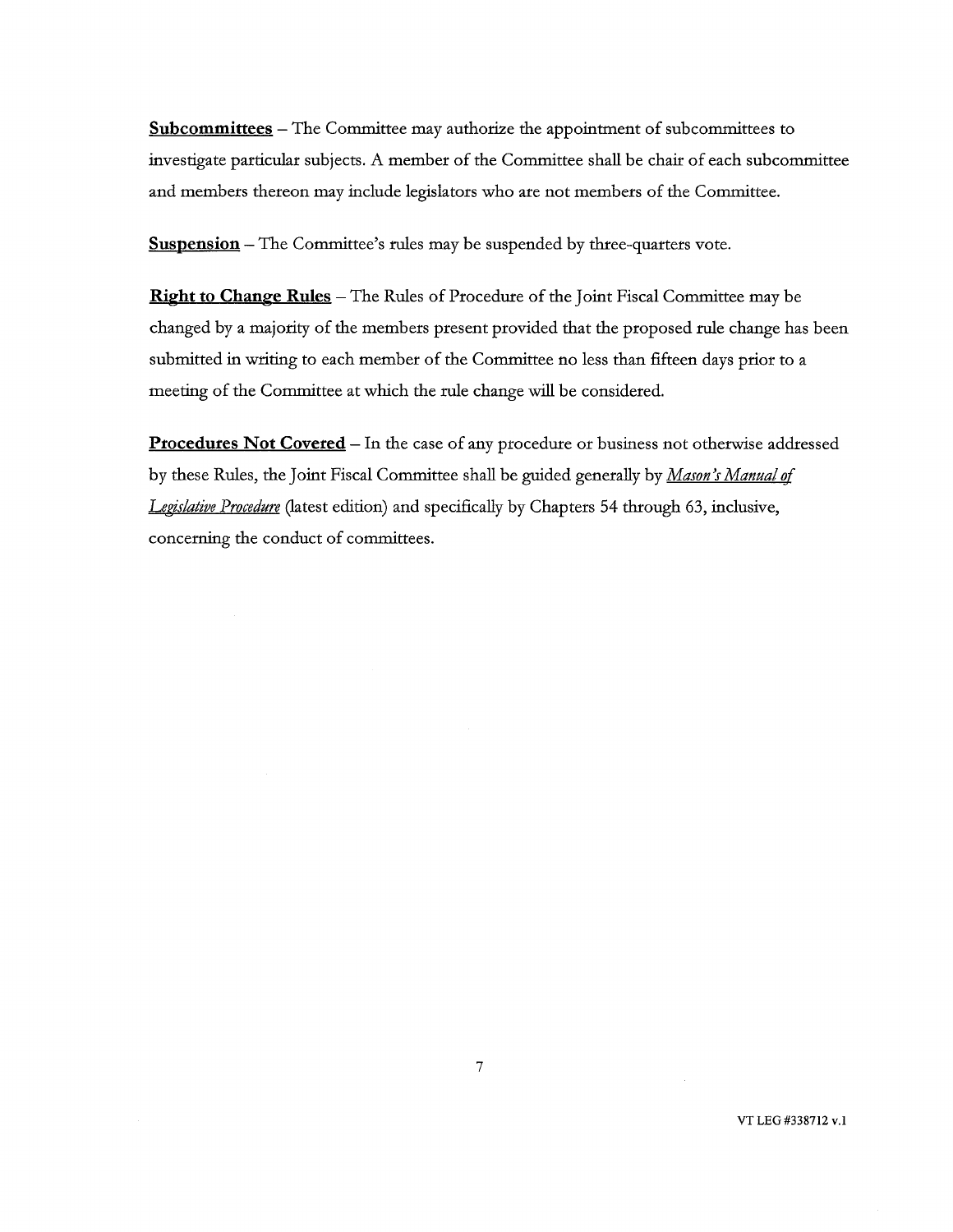# LEGISLATIVE JOINT FISCAL COMMITTEE and JOINT FISCAL OFFICE POLICIES

1. The Joint Fiscal Office is established to provide independent, accurate, analytical, and clerical support for the appropriations and tax writing committees. Its functions and work assignments are subject to approval of the Joint Fiscal Committee and/or the Joint Fiscal Committee chair.

2. It is the intention of the Joint Fiscal Committee that the analyses and work products of the Joint Fiscal Office shall be completed in a factual, reliable, and timely manner to a professional quality standard as required by the Joint Fiscal Committee.

3. Assignments of responsibilities, studies, and work tasks to personnel of the Joint Fiscal Office will be through the Joint Fiscal Committee chair and the Joint Fiscal Officer, except during a session of the General Assembly. During sessions, professional and secretarial personnel will report to the chair of their designated committees for work and scheduling assignments relating to their committee activities. Regularly assigned tasks will continue to be supervised by the Joint Fiscal Officer.

4. The chair of the Joint Fiscal Committee shall assume the responsibility for public information in matters relating to the work of the Joint Fiscal Committee. The individual chairs of the four money committees shall be the principal spokespersons for matters relating to the work and interest of their committees. The Joint Fiscal Officer shall be responsible for information which concerns the operation of the Joint Fiscal Office.

5. Requests for services from legislators other than money committee members will be directed through the Joint Fiscal Committee chair or one of the money committee chairs. Requests for information or facts which do not require research may be addressed to the Joint Fiscal Officer.

8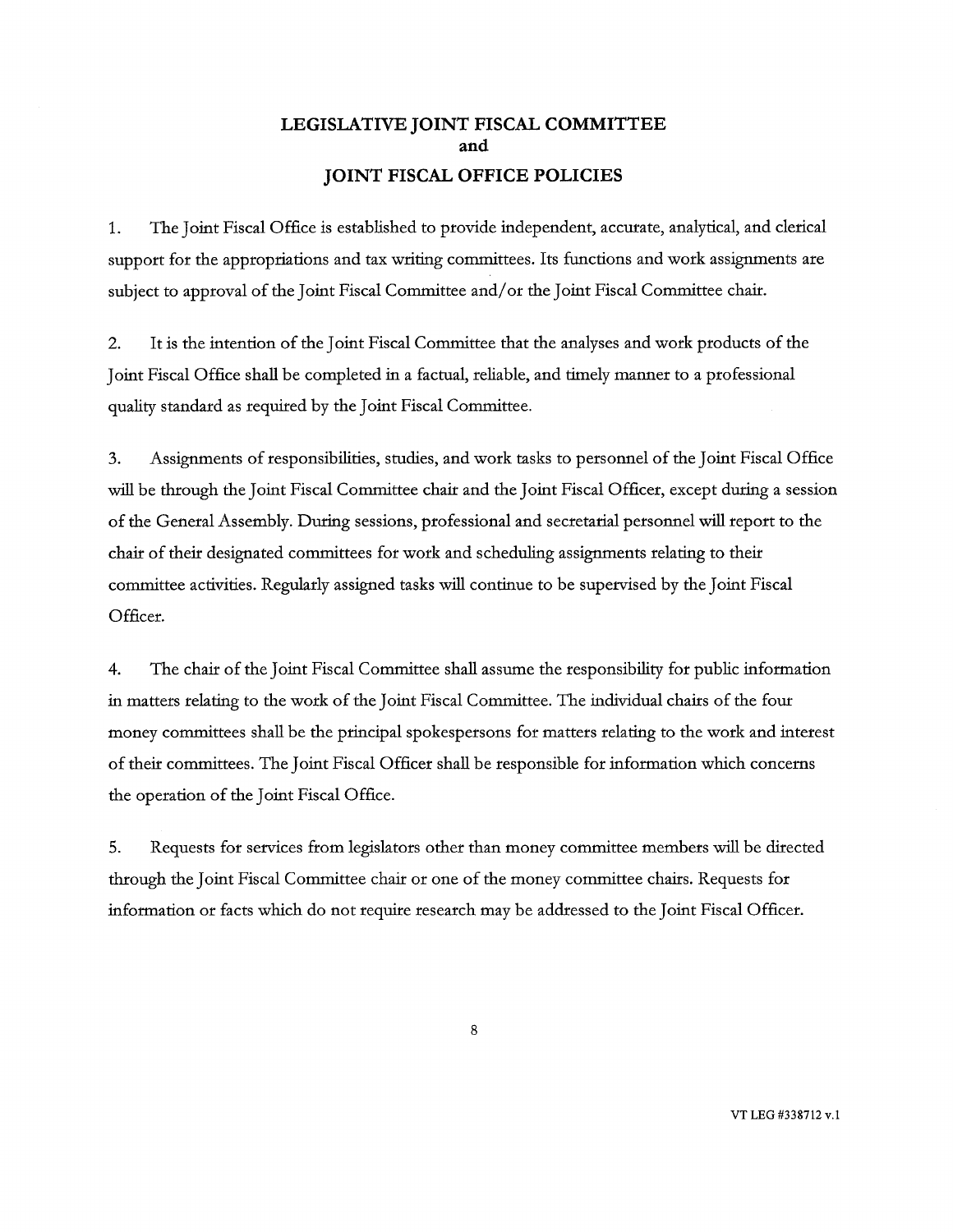6. Detailed analyses or studies which are contrary to established legislative, executive or judicial positions shall be subject to the approval of the Joint Fiscal Committee and/or the chair of the Joint Fiscal Committee.

7. The staff of the Joint Fiscal Office is encouraged to provide analyses and recommendations for improvements and/or alternatives to programs and appropriations for committee consideration.

8. Joint Fiscal Office personnel may serve on study or project task forces other than regular Joint Fiscal Committee work with the approval of the Joint Fiscal Committee or the Joint Fiscal committee chair. Work assignments may also be made as a result of legislation which authorizes or requires Joint Fiscal Office participation in studies and other projects.

9. Joint Fiscal Committee and Joint Fiscal Office records which are covered under the right-toknow statute shall be available to the public at reasonable times and locations upon request to the Joint Fiscal Officer.

10. Records, working papers, studies, and analyses which represent work in process for the Joint Fiscal Committee, the money committees, or individual legislator's services by the Joint Fiscal Office are not public documents and are not available for public inspection through the Joint Fiscal Office.

11. The Joint Fiscal Office shall develop a reasonably representative data base of information related to Joint Fiscal Committee interests and concerns. The information shall be maintained and made available to money committee members.

12. As part of its responsibilities under 2 V.S.A. 502 and 503, the Joint Fiscal Office produces fiscal notes on legislation, issue briefs covering general fiscal issues and a variety of fiscal reports. The Joint Fiscal Committee shall be considered the requesting party for these documents. The Joint Fiscal Committee authorizes the public release of all fiscal notes, issue briefs and fiscal reports produced by the Joint Fiscal Office, once completed and deemed ready for distribution by Joint Fiscal Office staff. [Paragraph 12 added by JFC 11/15/2012]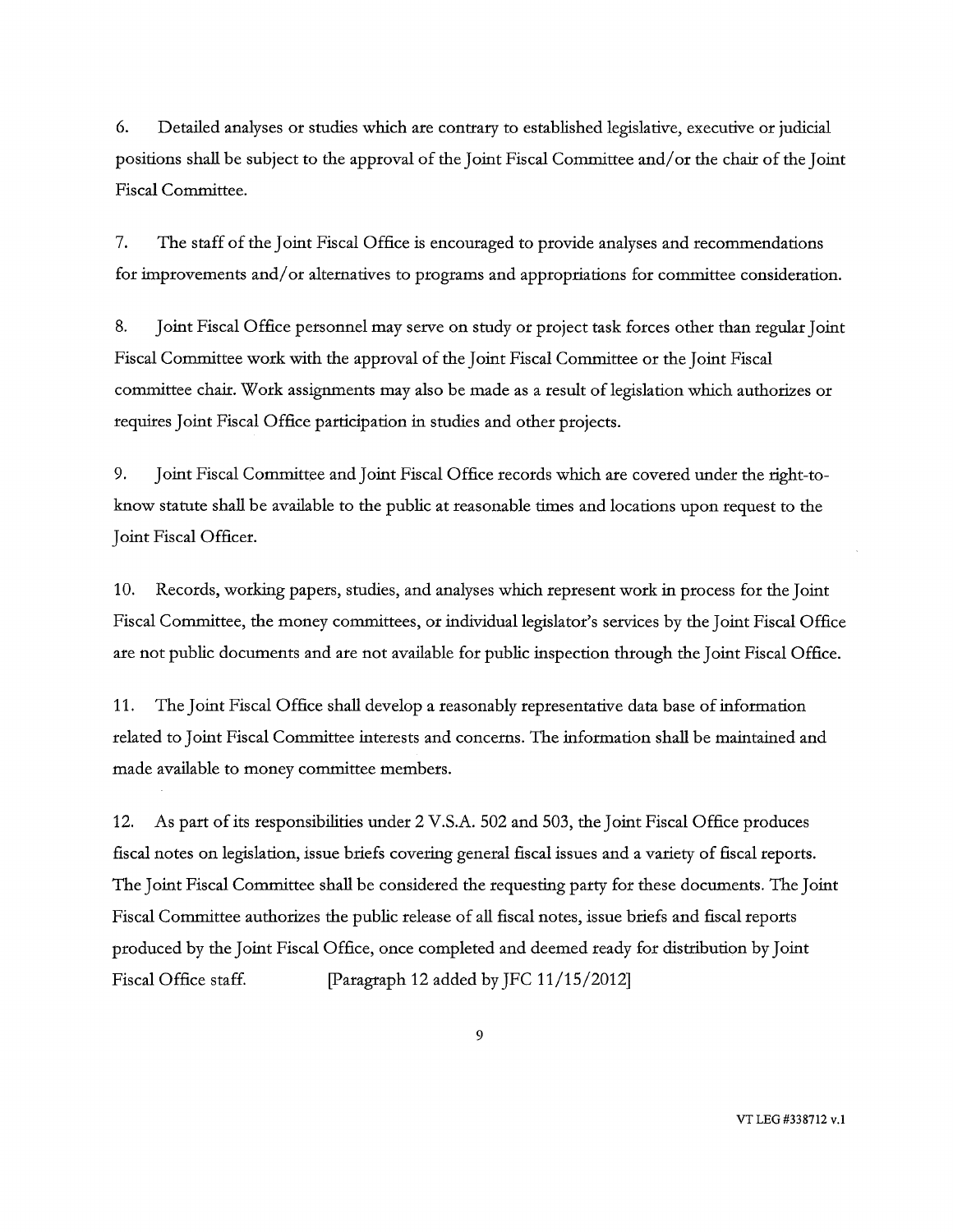#### Title 32: Taxation and Finance

#### *Chapter 1: General Provisions*

5. Acceptance of grants

[Voted Revised 2/9/20111

#### [Three further addendums from Acts 167, 142, and 179 in 2013]

#### § 5. Acceptance of grants

(a) No original of any grant, gift, loan, or any sum of money or thing of value may be accepted by any agency, department, commission, board, or other part of State government except as follows:

(1) All such items must be submitted to the Governor who shall send a copy of the approval or rejection to the Joint Fiscal Committee through the Joint Fiscal Office together with the following information with respect to said items:

(A) the source of the grant, gift, or loan;

(B) the legal and referenced titles of the grant;

(C) the costs, direct and indirect, for the present and future years related to such a grant;

 $(D)$  the department and/or program which will utilize the grant;

(E) a brief statement of purpose;

(F) impact on existing programs if grant is not accepted.

(2) The Governor's approval shall be final unless within 30 days of receipt of such information a member of the Joint Fiscal Committee requests such grant be placed on the agenda of the Joint Fiscal Committee, or, when the General Assembly is in session, be held for legislative approval. In the event of such request, the grant shall not be accepted until approved by the Joint Fiscal Committee or the Legislature. The 30-day period may be reduced where expedited consideration is warranted in accordance with adopted Joint Fiscal Committee policies. During the legislative session, the Joint Fiscal Committee shall file a notice with the House and Senate Clerks for publication in the respective calendars of any grant approval requests that are submitted by the administration.

(3)(A) This section shall not apply to the following items, provided that the acceptance of those items will not incur additional expense to the State or create an ongoing requirement for funds, services, or facilities:

(i) the acceptance of grants, gifts, donations, loans, or other things of value with a value of \$5,000.00 or less;

(ii) the acceptance by the Department of Forests, Parks and Recreation and the Department of Fish and Wildlife of grants, gifts, donations, loans, or other things of value with a value of \$15,000.00 or less; or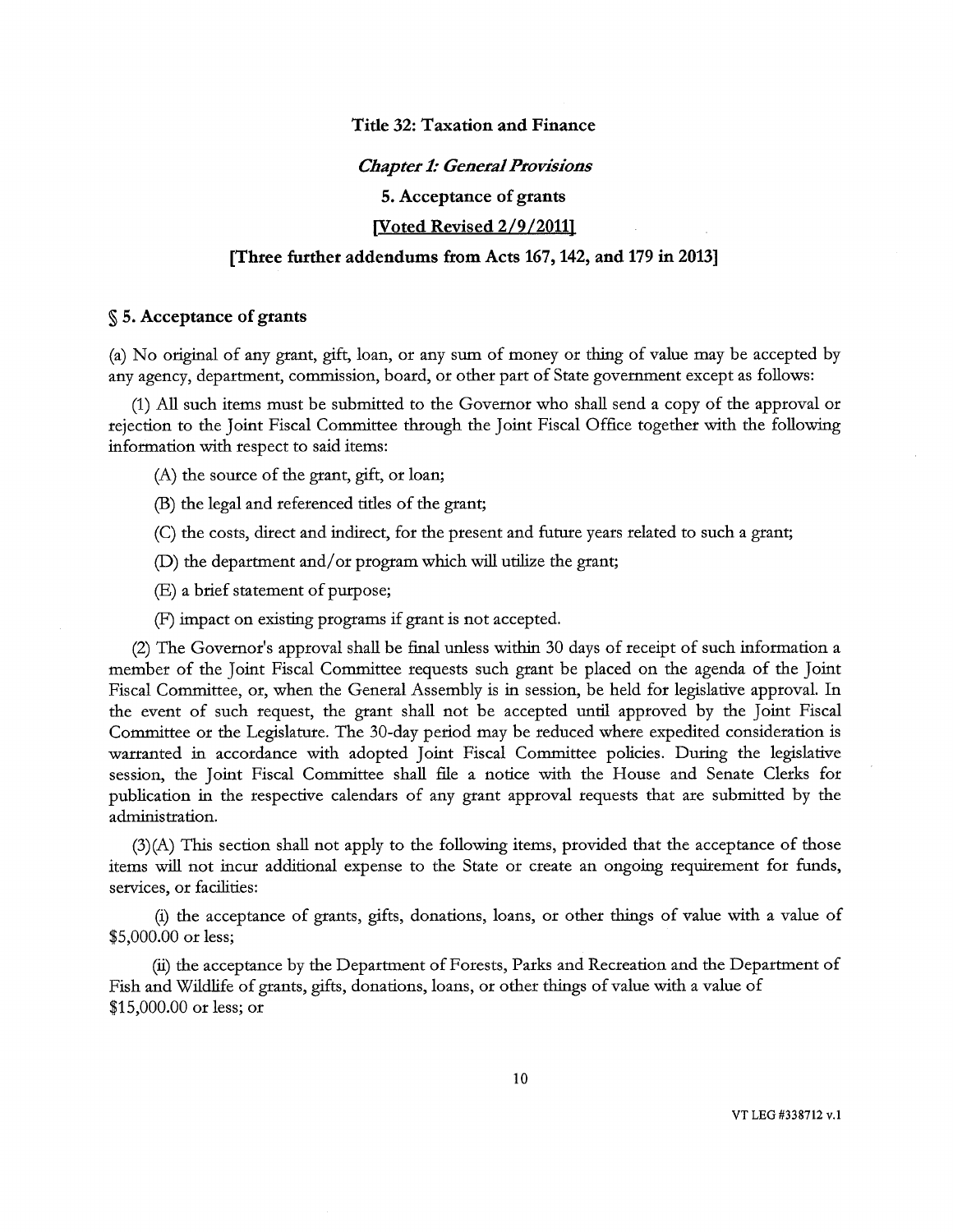(iii) the acceptance by the Vermont Veterans' Home of grants, gifts, donations, loans, or other things of value with a value of \$10,000.00 or less.

(B) The Secretary of Administration and Joint Fiscal Office shall be promptly notified of the source, value, and purpose of any items received under this subdivision. The Joint Fiscal Office shall report all such items to the Joint Fiscal Committee quarterly. The provisions of 2 V.S.A. § 20(d) (expiration of required reports) shall not apply to the report to be made under this subdivision.

(4) With respect to acceptance of the original of a federal transportation earmark or of a discretionary federal grant for a transportation project, the provisions of subdivisions (1) and (2) of this subsection shall apply, except that in addition:

(A) notification of the Governor's approval or rejection shall also be made to the Chairs of the House and Senate Committees on Transportation; and

(B) such grant or earmark shall be placed on the agenda, and shall be subject to the approval, of a committee comprising the Joint Fiscal Committee and the Chairs of the House and Senate Committees on Transportation, if one of the Chairs or a member of the Joint Fiscal Committee so requests.

(b) In accordance with subsection (a) of this section, in conjunction with a grant, a limited service position request for a position explicitly stated for a specific purpose in the grant, may be authorized. The position shall terminate with the expiration of the grant funding unless otherwise funded by an act of the General Assembly. Such authorized limited service positions shall not be created until the appointing authority has certified to the Joint Fiscal Committee that there exists equipment and housing for the positions or that funds are available to purchase equipment and housing for the positions. (Added 1971, No. 260 (Adj. Sess.), § 29(a); amended 1977, No. 247 (Adj. Sess.), § 186, eff. April 17, 1978; 1983, No. 253 (Adj. Sess.), § 248; 1995, No. 46, § 52; 1995, No. 63, § 277, eff. May 4, 1995; 1995, No. 178 (Adj. Sess.), § 416, eff. May 22, 1996; 1997, No. 2, § 72, eff. Feb. 12, 1997; 1997, No. 66 (Adj. Sess.), § 60, eff. Feb. 20, 1998; 2007, No. 65, § 394; 2009, No. 146 (Adj. Sess.), § B15; 2009, No. 156 (Adj. Sess.), § E.127.2, eft. June 3, 2010; 2013, No. 142 (Adj. Sess.), § 54; 2013, No. 167 (Adj. Sess.), § 17; 2013, No. 179 (Adj. Sess.), § E.342.7; 2017, No. 85, 5 E.700.)

11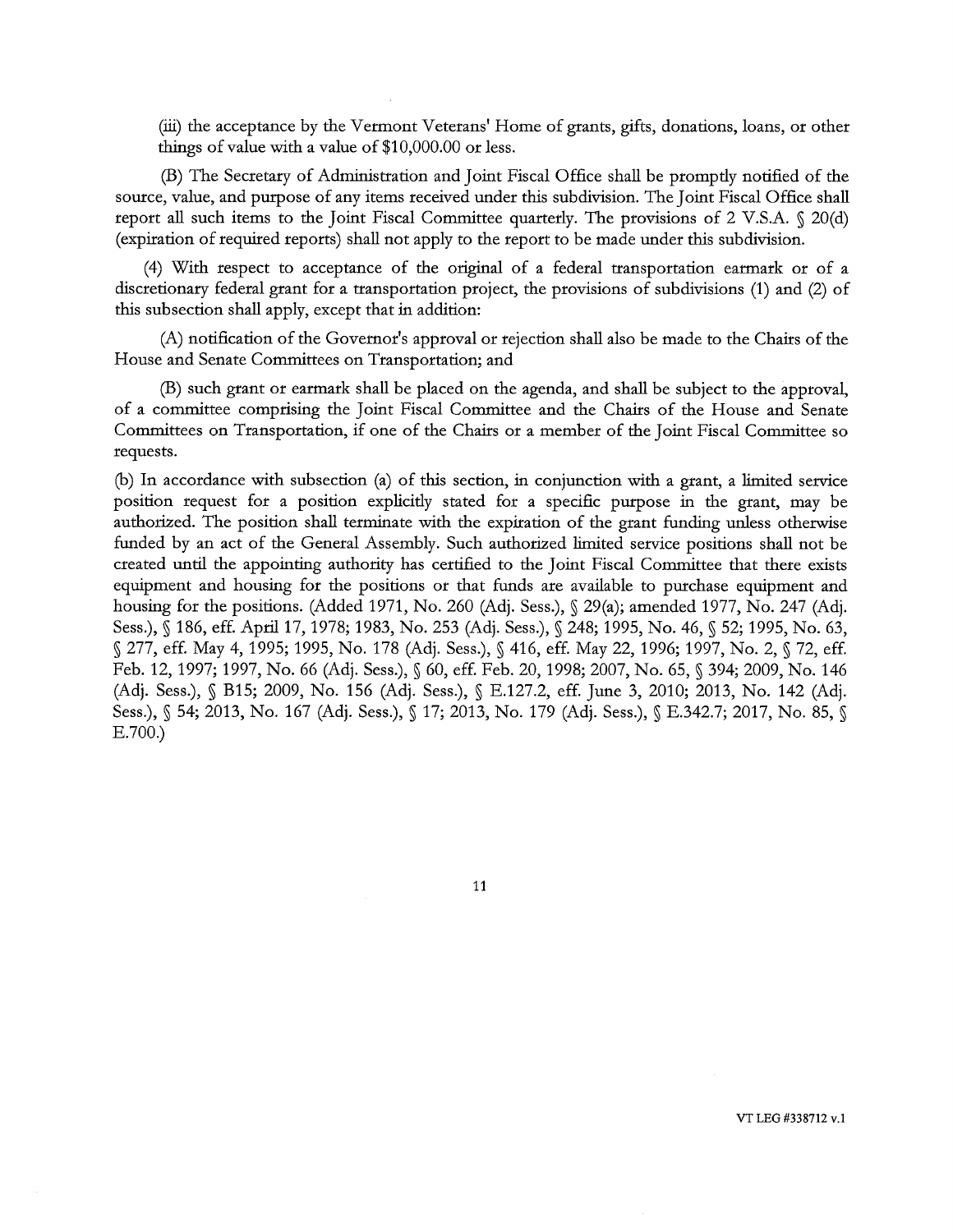#### **Expedited Grant Review Policy**

Under current law, 32 V.S.A. Sec. 5, the Joint Fiscal Committee has 30 days to review any "grant, gift, loan, or any sum of money or thing of value" to the State of Vermont that have been accepted by the Governor. Unless the Committee acts to place an item on its agenda, the grant is considered approved. When a grant is placed on the Joint Fiscal Committee agenda, approval is subject to a vote of the Committee.

Under limited circumstances, it may be necessary for the Joint Fiscal Committee to take action on an item in advance of the expiration of the 30-day review period. The Fiscal Year 2011 Appropriations Act, in Sec. E.127.2, amended current law to explicitly allow the Joint Fiscal Committee to establish a policy for expediting review of these requests. The following policy is set forth to allow the Joint Fiscal Committee to approve acceptance of an item prior to the end of the 30-day review period without necessitating a formal committee meeting.

Pursuant to 32 V.S.A. Sec. 5(a)(2), it is the policy of the Joint Fiscal Committee that the statutory 30 day review period may be waived, and the Governor's approval considered final, if members of the Joint Fiscal Committee agree to waive the balance of the review period.

The process for waiving the balance of the review period is as follows:

- 1. An agency or department, or a member of the General Assembly, must make a request for expedited consideration of an item to the Chair (or vice-chair) of the Joint Fiscal Committee.
- 2. The Chair of the Joint Fiscal Committee (or vice-chair) will decide whether or not to grant this request. If the request is granted, staff will be authorized to conduct a canvass of the Committee for the purpose of waiving the balance of the review period.
- 3. Staff shall canvass members via email, telephone, or mail, and maintain a record of all responses.
- 4. At least seven (7) affirmative responses to the request to waive the balance of the review period must be received. The review period shall not be waived in the event of an objection by any member of the Joint Fiscal Committee.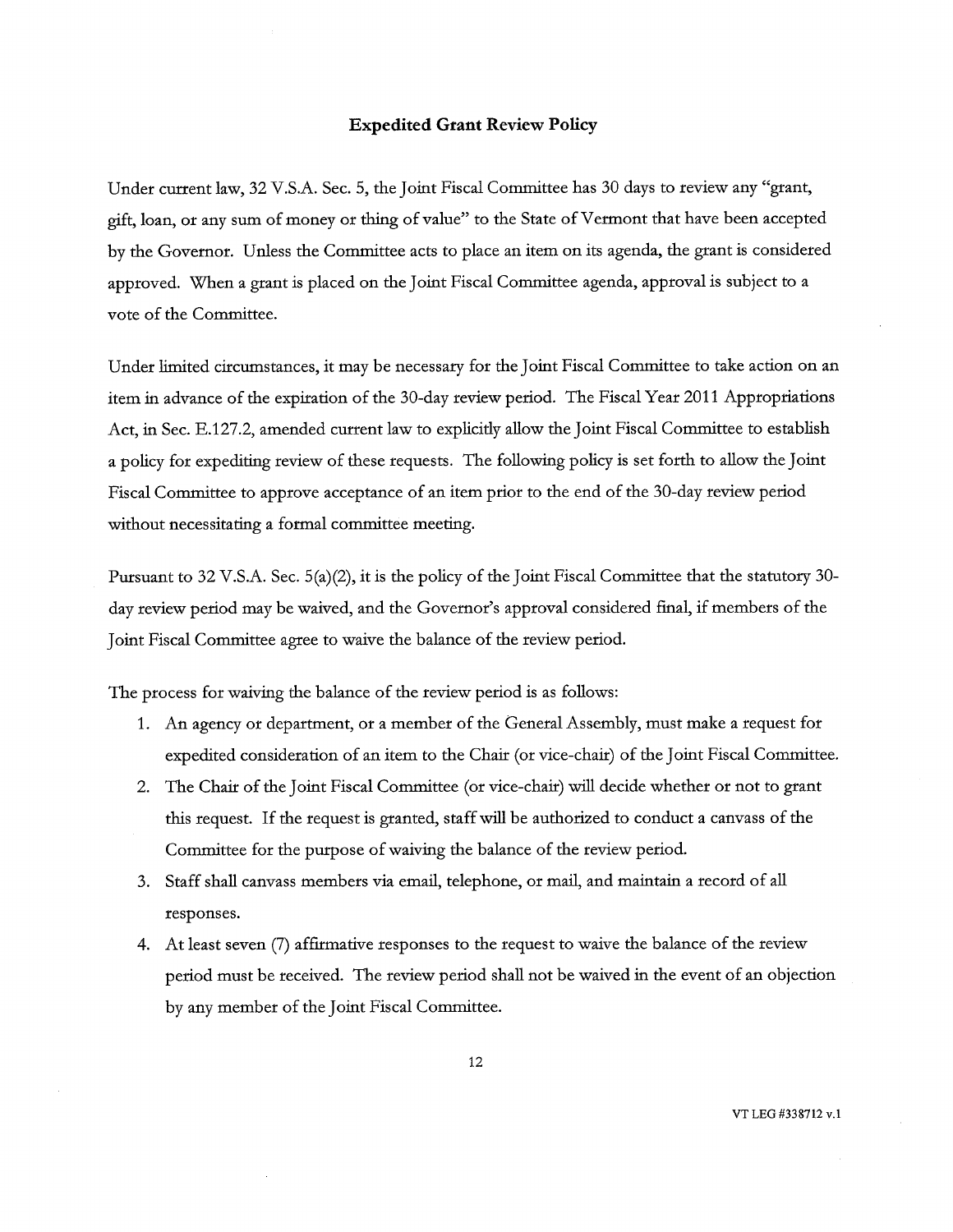- 5. The Joint Fiscal Office shall notify the requesting agency or department of the result of this action.
- 6. A memorandum recording the waiving of a review period shall be placed on file at the Joint Fiscal Office.

Statutory Basis:

32 V.S.A. § 5(a)(2). Acceptance of grants

VT LEG #338712 v.1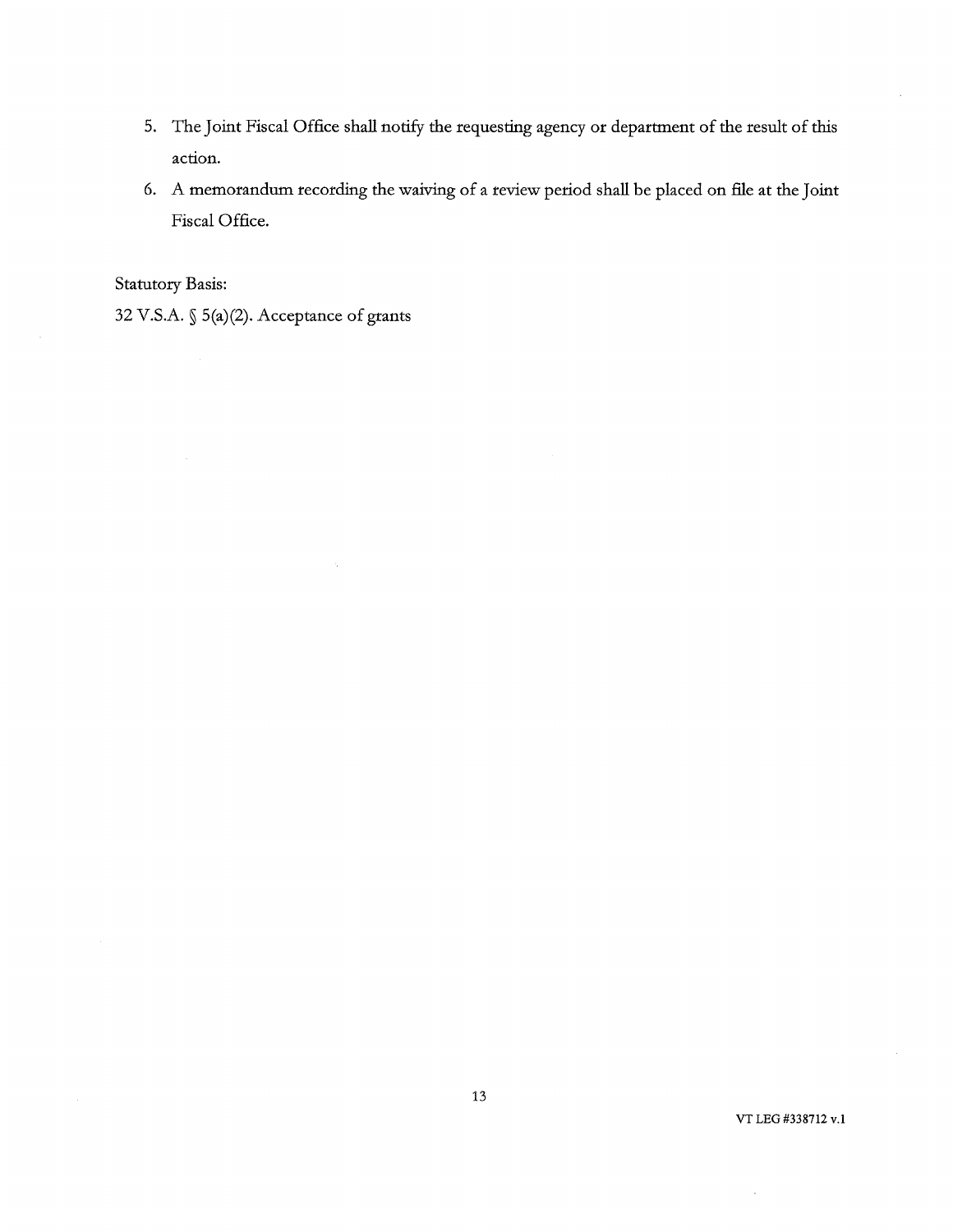#### **JOINT FISCAL OFFICE AND LEGISLATIVE COUNCIL**

#### **GUIDELINES RELATING TO INFORMATION REQUESTS FROM**

#### **POLITICAL CANDIDATES**

Specifically identified documents, reports, research and bills which previously have been publicly released will be provided on request to political candidates and their staffs. The cost of copying may be charged if copying costs are incurred.

Neither office will undertake to find; identify, research, organize, assemble, or correlate general requests for documents and bills, even if they are publicly available. For example, a request for copies of "all the bills Senator X introduced," or "all the tax bills introduced in the House in 1989," will not be honored.

No new research will be undertaken on request of any candidate or candidate's staff; except that incumbent members who are candidates for reelection will continue to receive the assistance of either office in connection with their ongoing legislative responsibilities or the preparation of bills for introduction in the regular session.

Memoranda, correspondence, and other information materials prepared specifically for individual members will not be provided, even if they have been circulated by the individual member who requested and received them. Candidates making such requests will be referred to those members.

Voting records will not be researched or released, even the vote of a single member on a single bill. Candidates making such requests will be referred to the Journals of the House and Senate.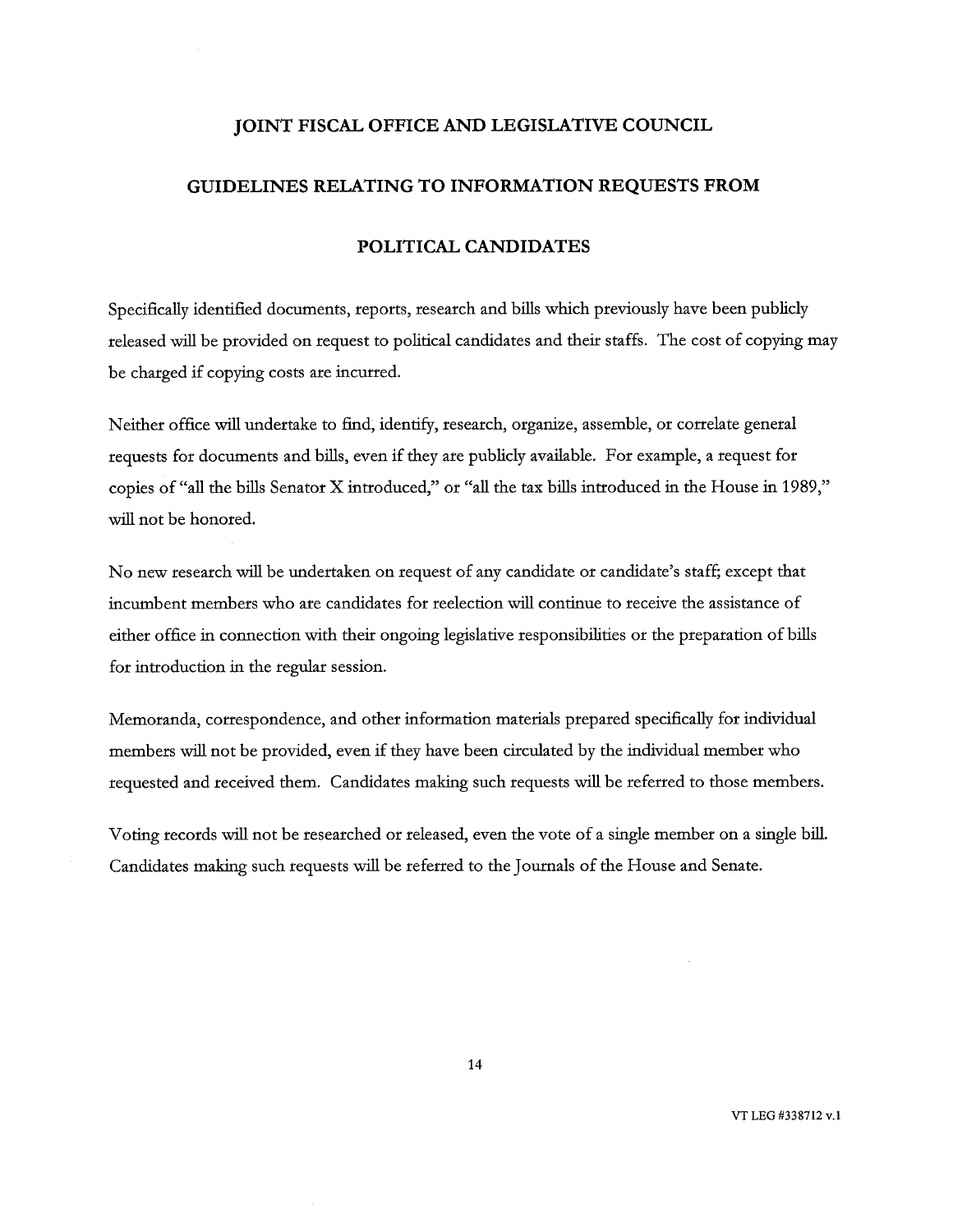## JOINT FISCAL OFFICE AND THE OFFICE OF LEGISLATIVE COUNCIL

## POLICY REGARDING PARTISAN OR POLITICAL REQUESTS FOR ASSISTANCE

The Vermont General Assembly relies upon its professional staff to provide high quality and nonpartisan information and analysis. Legislators need to be confident that the staff person they entrust with their research or drafting request is free from political or partisan bias.

Employees of the Joint Fiscal Office and the Office of Legislative Council shall refrain from participating in any activity that could compromise their ability to do their job in a non-partisan manner. Neither office will undertake research that is for an explicit or direct use in a political campaign. Incumbent members running for office will continue to receive the assistance of both offices in connection with their ongoing legislative responsibilities.

Employees should consult with their supervisor if they believe they are being asked to do work that may violate this policy.

[added: 2014]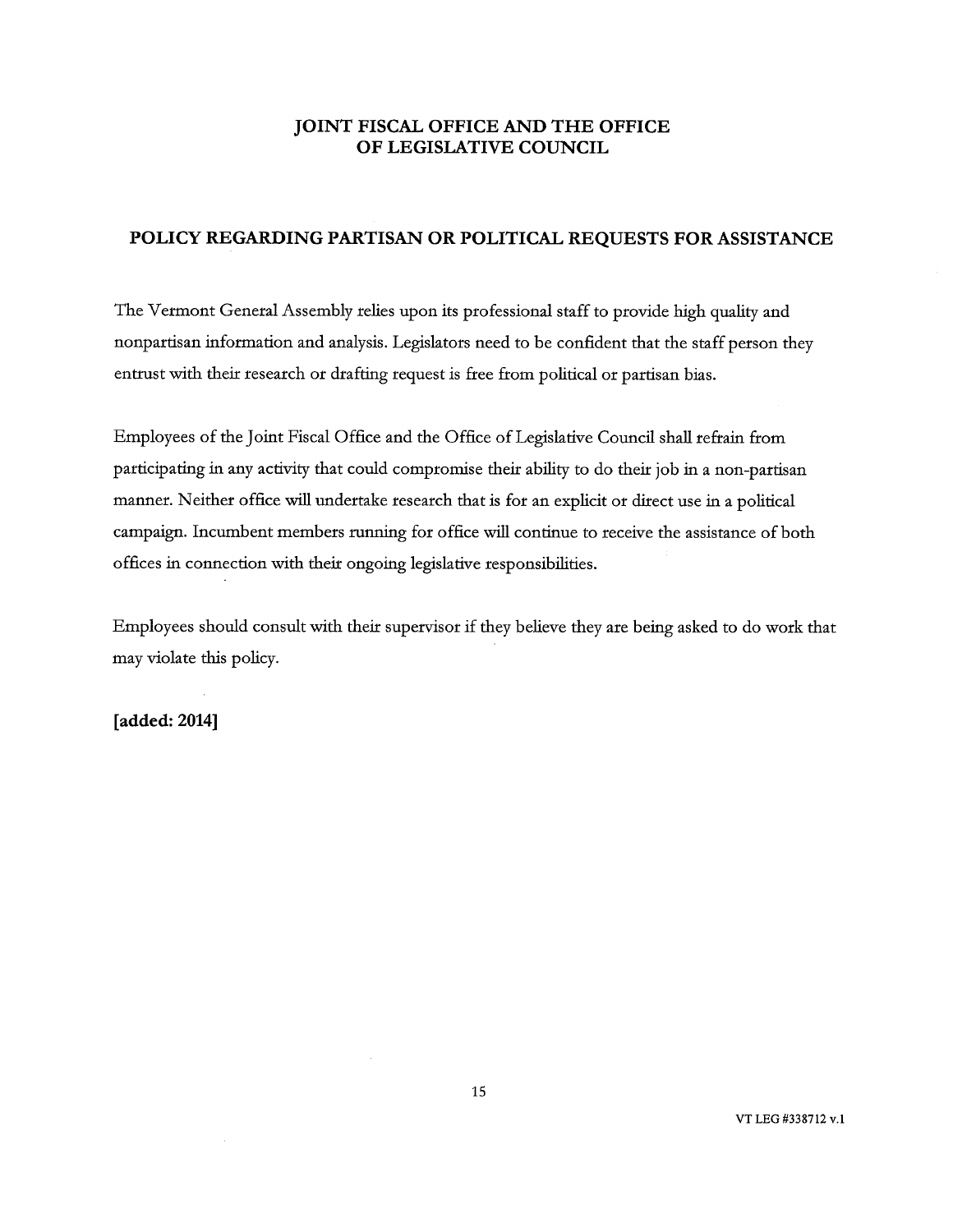#### **JOINT FISCAL COMMITTEE**

### **PERSONNEL POLICIES**

It is the policy of the Joint Fiscal Committee that Joint Fiscal Office staff be accorded fringe benefits comparable to those provided to classified employees in the biennial Agreements between the State of Vermont and the Vermont State Employees Association, Inc.

It is the policy of the Joint Fiscal Committee that Joint Fiscal Office staff be accorded annual salary adjustments comparable to that provided to exempt employees of the Executive Branch of Government.

[Provision added by JFC 07/21/94]

Notwithstanding the foregoing, hiring, retention and compensation of the Joint Fiscal Office staff are a function of the Joint Fiscal Committee.